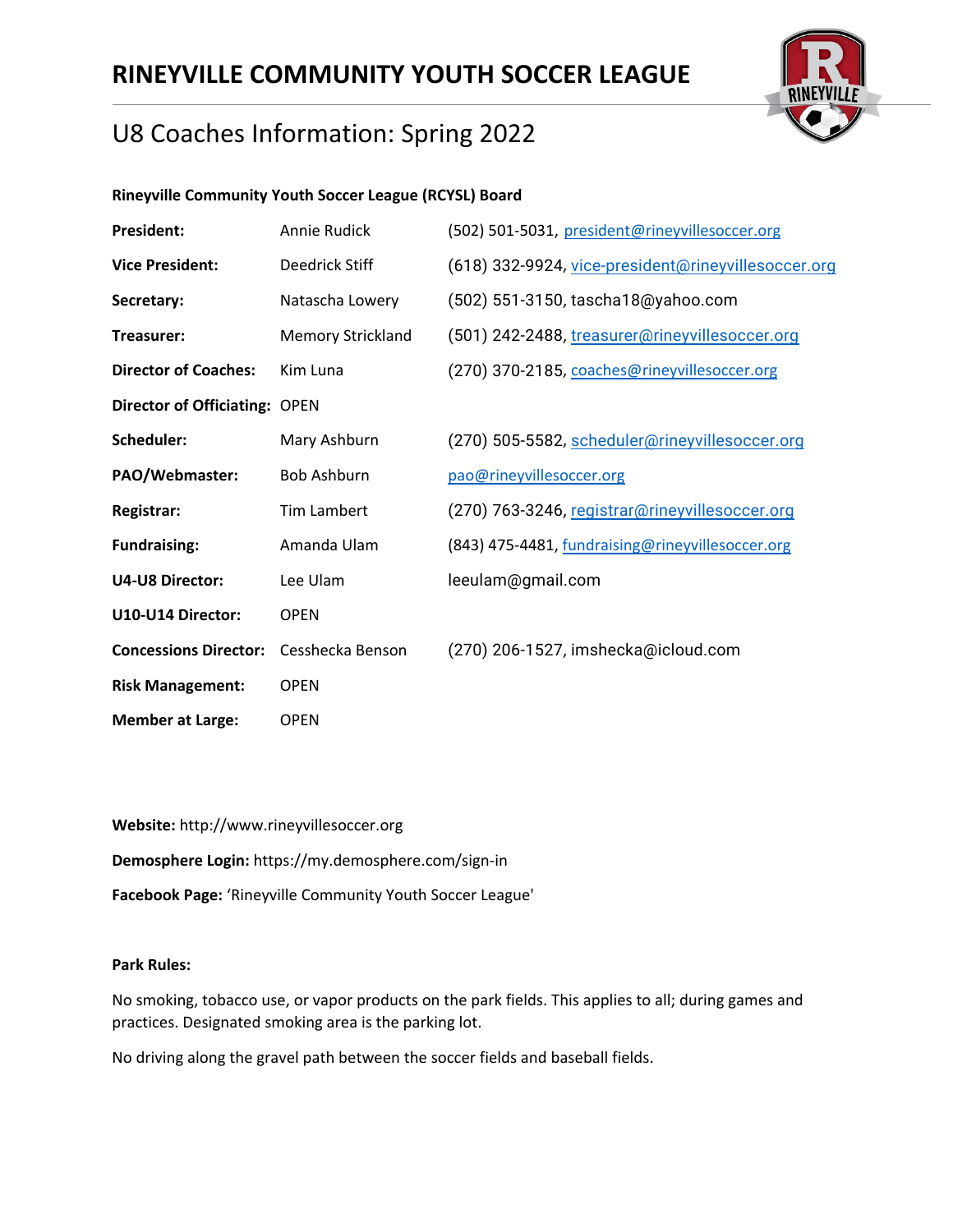

Be good stewards of the park, clean up after your game and take pride in the park. Treat everyone with respect!

Coach Responsibilities:

Complete the KYSA background check and SafeSport training before the first practice. Ensure the assistant coach and any parent volunteer(s) also complete prior to interacting with the team.

Review the park rules with parents.

Inform your parents of the following suggestions and requirements:

- Shin guards (required)
- Remove all jewelry (required-includes new piercings)
- Cleats (optional, strongly encouraged)
- Soccer ball (optional encouraged) U8 Size 4 ball

Explain Code of Conduct to team and parents.

No yelling, berating, cursing at kids, refs, coaches, or fellow parents and spectators. If they have a problem, ask them to take it offline and it can be discussed with the coach or board members in private after the game or practice.

This is a recreational league. U8 and below do not keep score it is a time to develop players. Move your kids to multiple positions to learn what they are good at and what they enjoy. Each player must play at least half the game.

Parents and spectators must sit on the opposite side of the field from the team, NOT behind the goals. Each team is allowed to have a head coach and one assistant coach. If required a parent volunteer can be utilized in the absence of an assistant coach to help keep kids on the bench under control. Anyone directly interacting with players is required to complete the US Soccer required SafeSport training.

Teach kids soccer rules, team play and sportsmanship.

The fields are shared among all teams. There are limited number of fields and goals; teams must stick to the agreed upon practice times. Coaches are responsible for supplying their own practice outlines. Practice resources are available online at www.kysoccer.net

Game jerseys (home and away) will be given to all players which they are allowed to keep. Black shorts (without pockets encouraged), black socks, cleats, shin guards, and balls must be bought by the parent. There are some cleats and shinguards available from the donated items. Contact Annie Rudick for access to the donated equipment tote.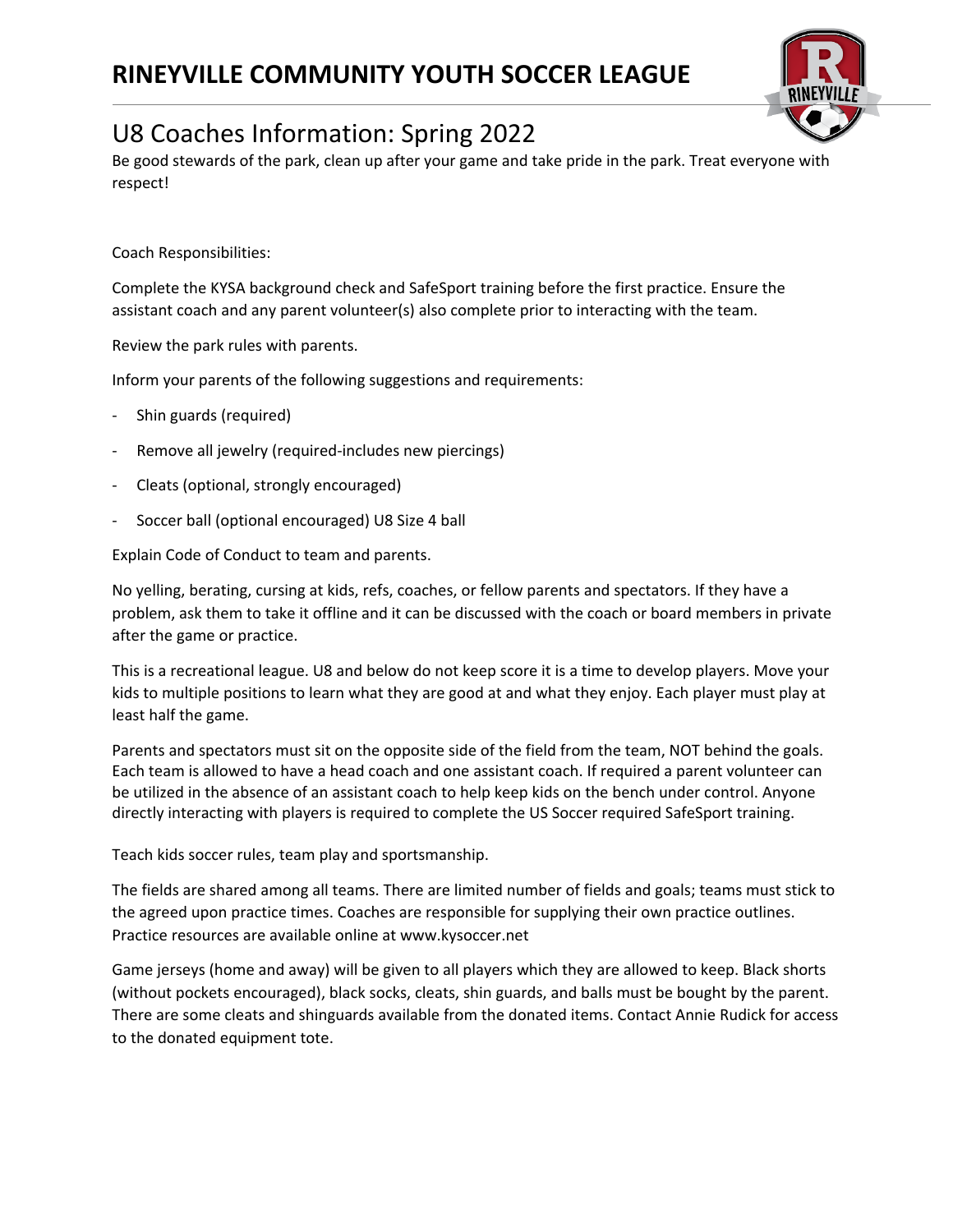

# U8 Coaches Information: Spring 2022

At the end of the season, medals will be provided by RCYSL. Distributing them to your team is your responsibility to plan.

Be kind to the referees, many of them are kids themselves and still learning. Always remember you are here to help kids learn the basic skills of soccer.

Don't be afraid to ask questions or ask for help.

U8 is 5 V 5 with goalie, size 4 ball

Scheduling:

Schedules will be posted on the Demosphere app and emailed to the coaches.

Any issues with the schedule should be addressed with Mary Ashburn, Scheduler.

Coaches do not have the ability to cancel a game for weather, this is the responsibility of the head ref or risk management director. If no ref is present for your game, it will be decided between the two head coaches. Rule to go by is – if you see lightning or hear thunder game is delayed for 30 minutes; time restarts upon either occurrence. If the game is going to be delayed for 2x 30 minute periods, game should be cancelled. During the delay, all players must leave the field with parent/guardian to their vehicle or designated storm shelter if available.

Coaches need to notify the scheduler as soon as possible if they will not have enough players to field a team.

We will make every effort to reschedule games if they are cancelled due to weather.

#### Maintenance:

Each age bracket will be responsible for maintaining the lines on their respected fields. This will be set up on a rotational basis. If a Coach elects to utilize parents to line the field, the Coach is responsible for coordinating for required equipment to do so.

### Snacks:

It is suggested that you assign different parents to bring snacks for the team after games. This can be added to your schedule in Demosphere.

### Pictures:

Will be conducted on a specific date, with a designated time for each team. Order forms will be provided prior to allow your families the opportunity to review what they want and make the process faster.

If you elect to not take part in the league picture day, you are responsible for coordinating with the photographer on date and time of pictures. If you elect to use a different photographer they must be available for the entire team and provide a reasonable service. Pictures are very important to parents!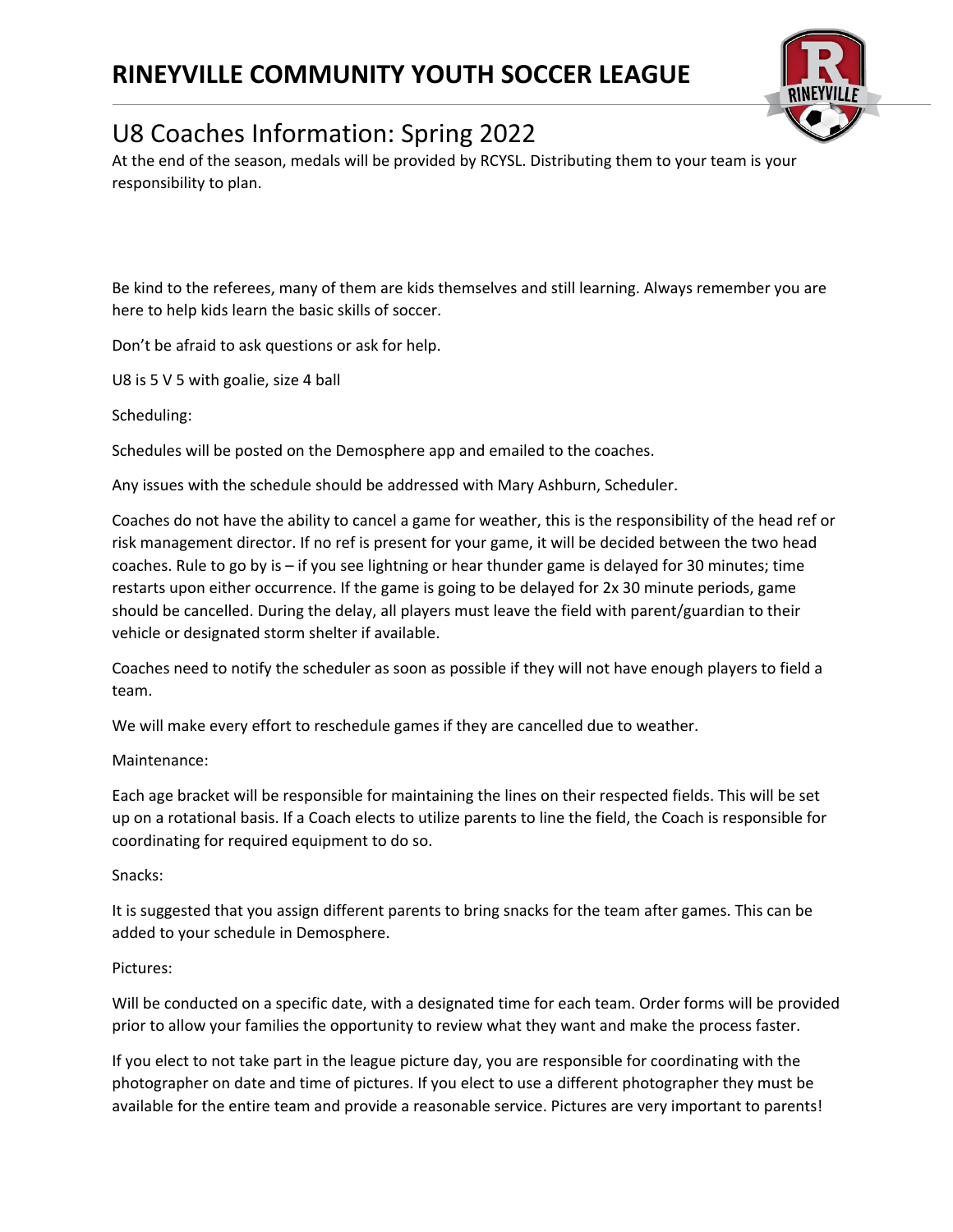

Fundraising:

The League T-shirt - Parent shirts are the biggest fundraiser for the league. These are shirts that parents can purchase and can have them custom printed with text of their choice. The color of the shirts will be similar to the color of the team jerseys. Shirts will be ordered through Gerald's via an online store this season. The profit from these shirts will go toward field maintenance, supplies and equipment. We encourage you to tell friends and family to support the league and their soccer player by purchasing a shirt.

Field Locations:

Radcliff – Dawley Park, Dawley Park Dr, Radcliff, KY, 40160

Vine Grove – Optimist Park, Douglas Acres, Vine Grove, KY 40175

Ft Knox – Caruso Sports Complex, 1050 9th Calvary Regiment Ave, Ft Knox, KY 40122

Ft Knox – Warrior Transition Unit Fitness Turf Field, 9th Cavalry Regiment Ave, Fort Knox, KY 40122

Meade Co – Meade County River Front Park, 146 Water St, Brandenburg, KY 40108

Elizabethtown - Mike Carroll Soccer Complex, 217 Peterson Dr. Elizabethtown, KY 42701

Elizabethtown - Elizabethtown Sports Park, 1401 West Park Road, Elizabethtown, KY 42701

Larue County – Abraham Lincoln Elementary, 2101 Lincoln Farm Rd, Hodgenville, KY 42748

8 and Under: Laws of the Game – Modified Law 1 – The Field of Play MINI FIELD

Dimensions: The field of play must be rectangular. The length of the touchline must be greater than the length of the goal line.

Length: 105 feet Width: 75 feet

Field Markings: Distinctive lines not more than (5) inches wide. The field of play is divided into two halves by a halfway line. The center mark is indicated at the midpoint of the halfway line.

Optional: A circle with a radius of twelve (12) feet should be marked around the center mark.

The Goal Area: Optional: Length: 15 feet Width: 12 feet

The Penalty Area: Length: 24 feet Width: 30 feet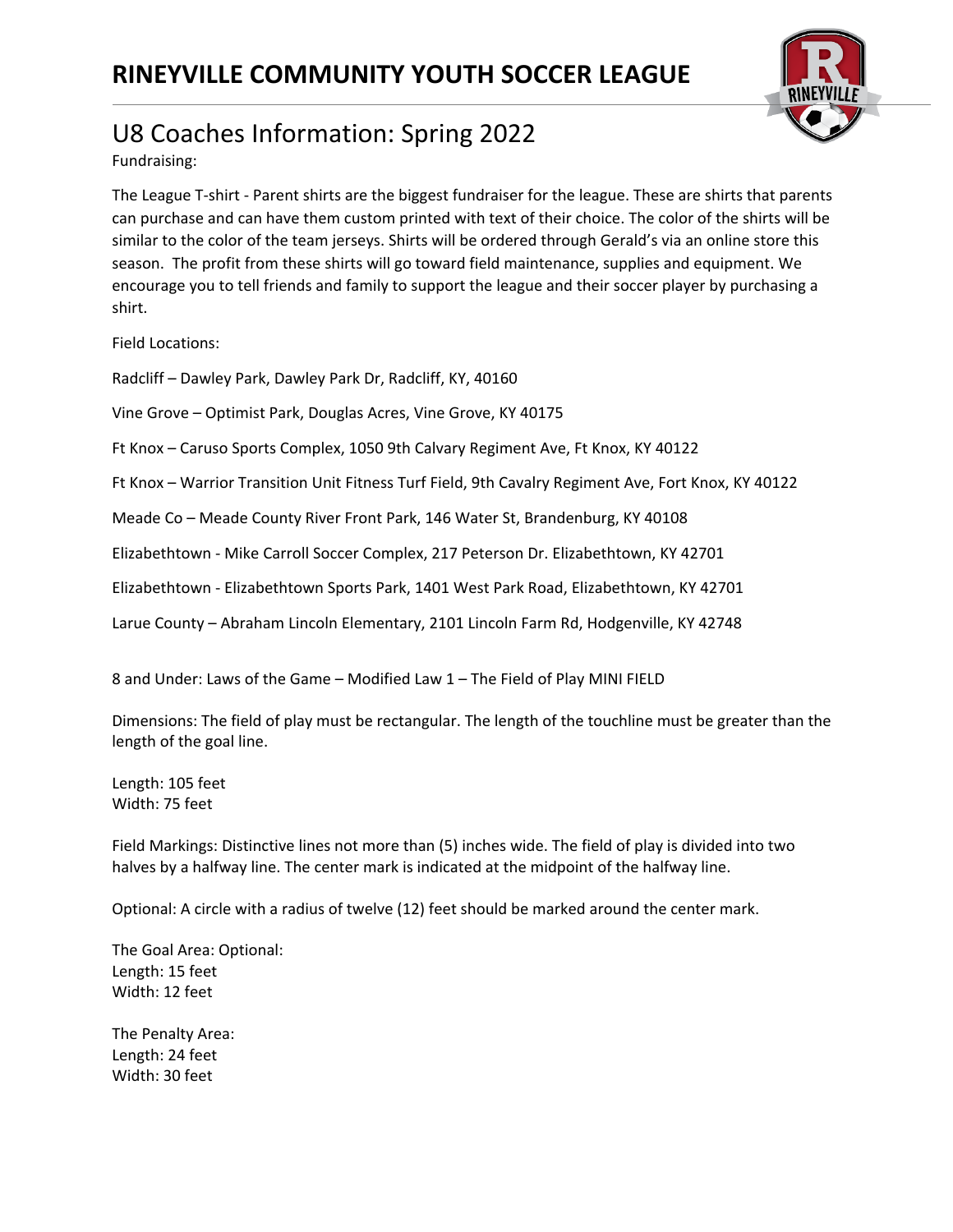

# U8 Coaches Information: Spring 2022

Flagposts: Corner flags are optional. The Corner Arc: Optional.

Goals: Goals must be placed on the center of each goal line. They consist of two upright posts equidistant from the corners and joined at the top by a horizontal crossbar. The recommended distance

between the posts is twelve (12) feet and the distance from the lower edge of the crossbar to the ground is six (6) feet. Goals for this age group may be larger.

Safety: Goals must be anchored securely to the ground. Portable goals may only be used if they satisfy this requirement. (We use sandbags).

Law 2 – The Ball Size four (4). The ball will need to be FIFA Quality.

Law 3 – The Number of Players

A match is played by two teams, each consisting of not more than five (5) players. With one being the goalkeeper.

-Goalkeepers are allowed to handle ball in penalty area with their hands.

-Goalkeepers are not allowed to punt.

-When a goalkeeper gains possession of the ball, the opposing team must drop back to the center line "Build Out Line" or until the goalkeeper releases the ball, whichever comes first. Goalkeepers are allowed to hold the ball longer than 6 seconds if the opposing team has still not dropped back to Build Out Line. Once the Goalie puts the ball down, it is "live".

Substitutions: At any stoppage of play and unlimited.

No player is allowed to head a ball, heading a ball results in a penalty. A player who is suspected to have a head injury leaves the field of play for additional evaluation, a substitution can be made in that moment.

Playing time: Each player SHALL play a minimum of 50% of the total playing time. It is the coach's responsibility to enforce this rule. Teams and matches may be coed. The maximum team roster size is ten (10).

### Law 4 – The Players' Equipment

Conform to FIFA Laws of the Game. Non-uniform clothing is allowed based on weather conditions, however jersey must be worn on top of additional clothes; hoods must be tucked in for safety reasons. Uniforms must distinguish teams. Shin guards are MANDATORY for both practices and games and must be covered entirely by socks. If needed, teams can be distinguished by scrimmage vests. Goalies will be distinguished by a different color jersey or scrimmage vest.

### Safety

A player must not use equipment or wear anything that is dangerous to himself or another player (including any kind of jewelry; with the exception of a medical alert bracelet, hair accouterments (barrettes and such), cannot be medal or protrude from the head for safety issues).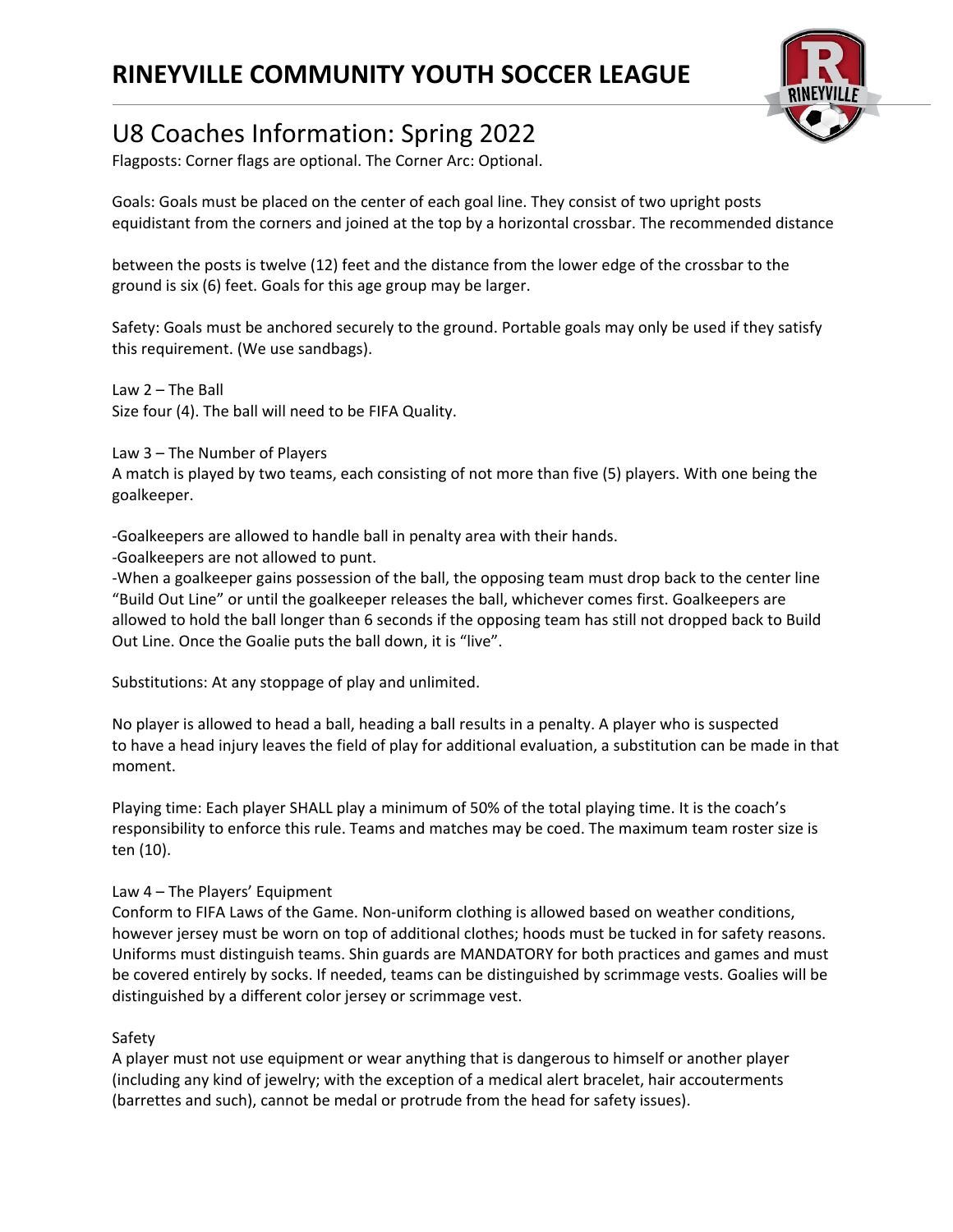

Law 5 – The Referee

There is no need for fully qualified referees to manage U8 games, but referees will be assigned by the league. However, one or both of the coaches could officiate / manage the game if needed. Basic fouls and boundaries should be respected. All infringements should be briefly explained to the players.

Law 6 – The Other Match Officials None.

Law 7 – The Duration of the Match

The match shall be divided into four (4) periods of not more than 12 minutes, based on the energy and motivation of the players. The length of the match should be determined before the match starts by both coaches. There shall be a maximum of a five (5) minute break between each period. The four periods do not have to be of equal duration.

Law 8 – The Start and Restart of Play

Conform to the FIFA Laws of the Game, with the exception that the defending team is at least five (5) yards from the ball until it is in play. Remember, let them play and do not interfere for technicalities.

Law 9 – The Ball In and Out of Play Conform to the FIFA Laws of the Game.

Law 10 – The Method of Scoring Conform to the FIFA Laws of the Game.

Law 11 – Offside None

Law 12 – Fouls and Misconduct

Conform to the FIFA Laws of the Game with the exception that all fouls shall result in an indirect free kick.

When a player deliberately heads the ball in a game, an indirect free kick should be awarded to the opposing team from the spot of the offense. If the deliberate header occurs within the goal area [if one is being used], the indirect free kick should be taken on the goal area line parallel to the goal line at the point nearest to where the infringement occurred.

The game official must explain ALL infringements to the offending player. No cards shown for misconduct.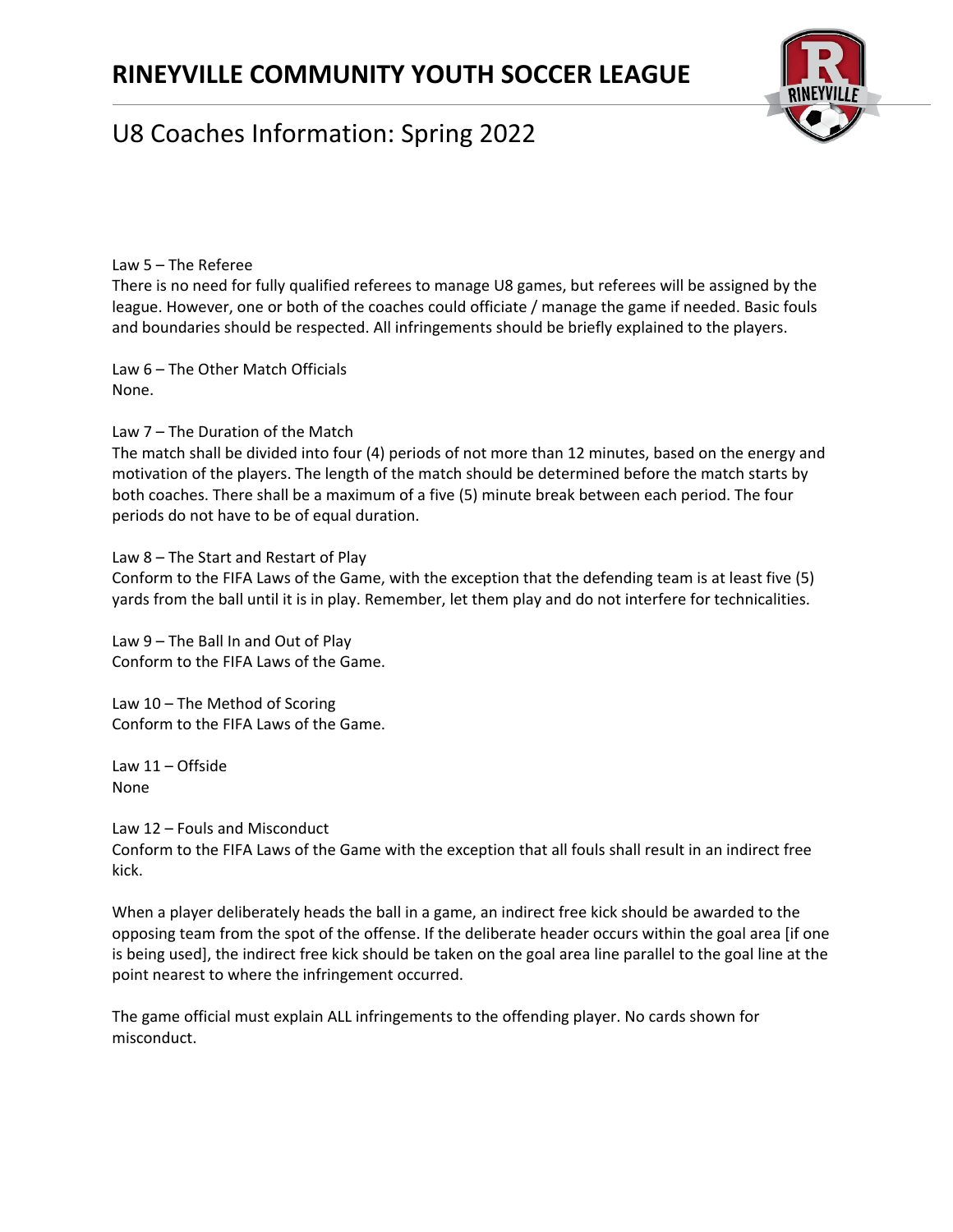

## U8 Coaches Information: Spring 2022

A hand ball infraction occurs when a player handles the ball deliberately. The "hand" includes the entire arm up to the top of the shoulder. Instinctive, self-protective reactions are not penalized at this young age. Accidental contact (ball striking hand or arm) is not an offense and should not be penalized.

Law 13 – Free Kicks

Conform to the FIFA Laws of the Game with the exception that all free kicks are indirect and all opponents are to be at least five (5) yards from the ball until it is kicked. Deliberate heading is not allowed in U8 games. The ball must be touched by another player prior to crossing the goal line.

Law 14 – The Penalty Kick

Conform to the FIFA Laws of the Game with the exception that all free kicks are indirect and all opponents are to be at least five (5) yards from the ball until it is kicked. The ball must be touched by another player prior to crossing the goal line.

Law 15 – The Throw-In Conform to the FIFA Laws of the Game.

Law 16 – The Goal Kick

The goal kick shall be taken anywhere along the goal line within five (5) yards of the goal. Opposing players must drop back to Build Out Line until the ball is kicked. The ball must leave the penalty area before being touched by another player if a penalty area is marked.

Law 17 – The Corner Kick Conform to the FIFA Laws of the Game with the exception that opponents remain at least five (5) yards from the ball until it is kicked.

Coaches Box – Coaches will stay on their respected half of the field.

Laws of the Game links:

https://ussoccer.app.box.com/s/xx3byxqgodqtl1h15865/file/296741999141. https://www.ussoccer.com/referees/laws-of-the-game http://www.kysoccer.net/kysoccer\_administrative/rules/